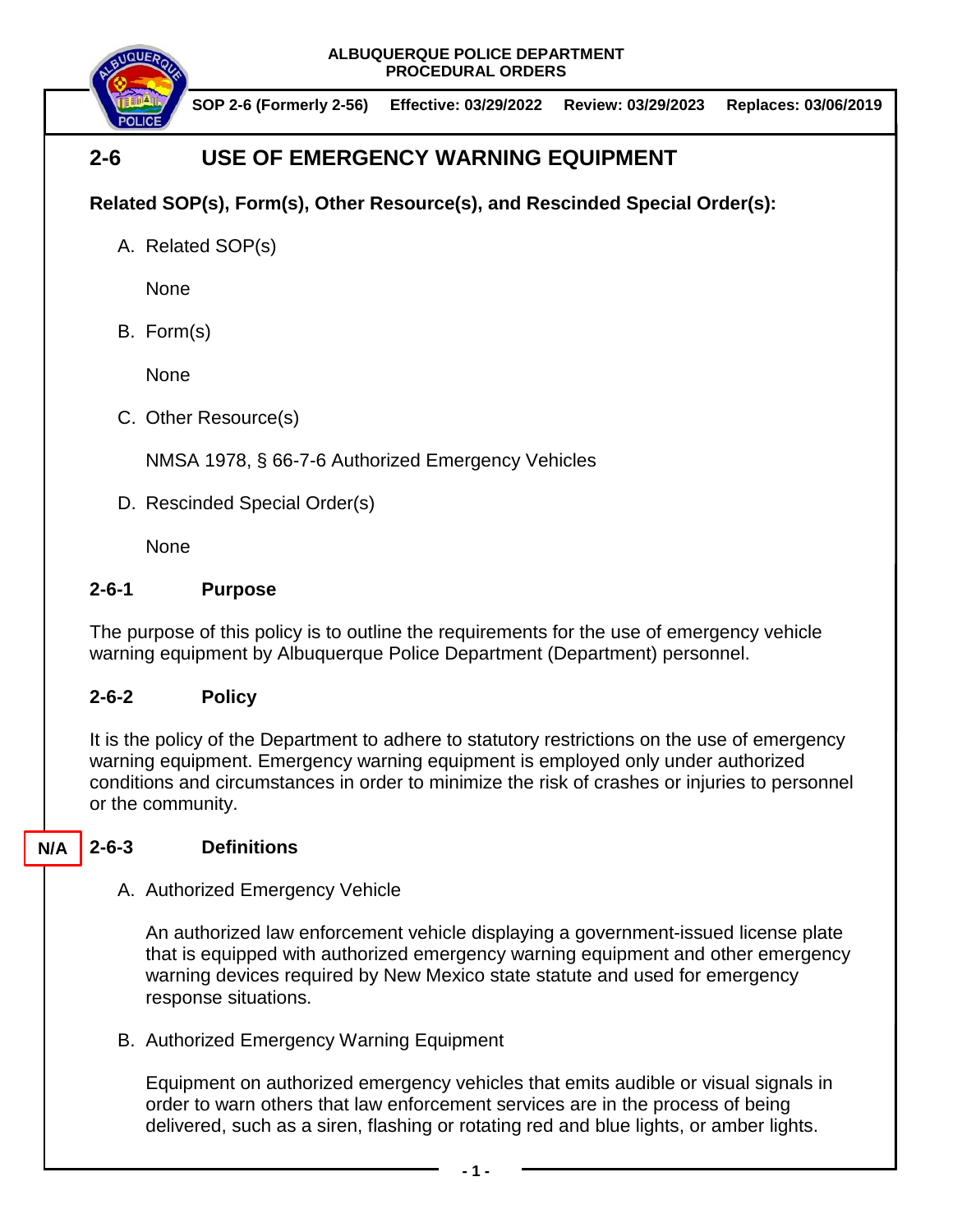### **ALBUQUERQUE POLICE DEPARTMENT PROCEDURAL ORDERS**



**SOP 2-6 (Formerly 2-56) Effective: 03/29/2022 Review: 03/29/2023 Replaces: 03/06/2019**

C. Code 1 Response

Response in compliance with all traffic regulations without the use of emergency equipment. Calls that require a Code 1 response are non-emergency in nature.

D. Code 3 Response

Response with full emergency equipment in operation. Calls that require a Code 3 response are life threatening in nature or meet any other criteria for an emergency response.

#### **2-6-4 Procedures 6**

### A. Authority for Code Response

- 1. When sworn personnel respond to an emergency call, or when in pursuit of an individual who has violated or is suspected of violating a law, sworn personnel shall be authorized to exercise the right-of-way privilege, pursuant to the New Mexico state statute on authorized emergency vehicles, if the officer is driving an authorized emergency vehicle and properly using authorized emergency warning equipment.
	- a. This authority does not:
		- i. Relieve the officer who is driving an authorized emergency vehicle from the duty to drive with due regard for the safety of others; or
		- ii. Protect the officer from the consequences of reckless disregard for the safety of others.
- B. Code Responses by Sworn Personnel
	- 1. Primary and secondary sworn personnel who are dispatched to a life-threatening call for service may respond as a Code 3 with full emergency warning equipment.
	- 2. An officer may request additional units to respond as a Code 3.
	- 3. A supervisor may authorize a Code 3 response to an in-progress felony call for service to prevent the likelihood of an individual's escape and/or to protect life and property.
	- 4. Sworn personnel may downgrade from a Code 3 to a Code 1 response when any of the following conditions are known:
		- a. The call for service is no longer life-threatening;
		- b. Information indicates a violent felony is no longer in progress; or
		- c. The scene is secure.